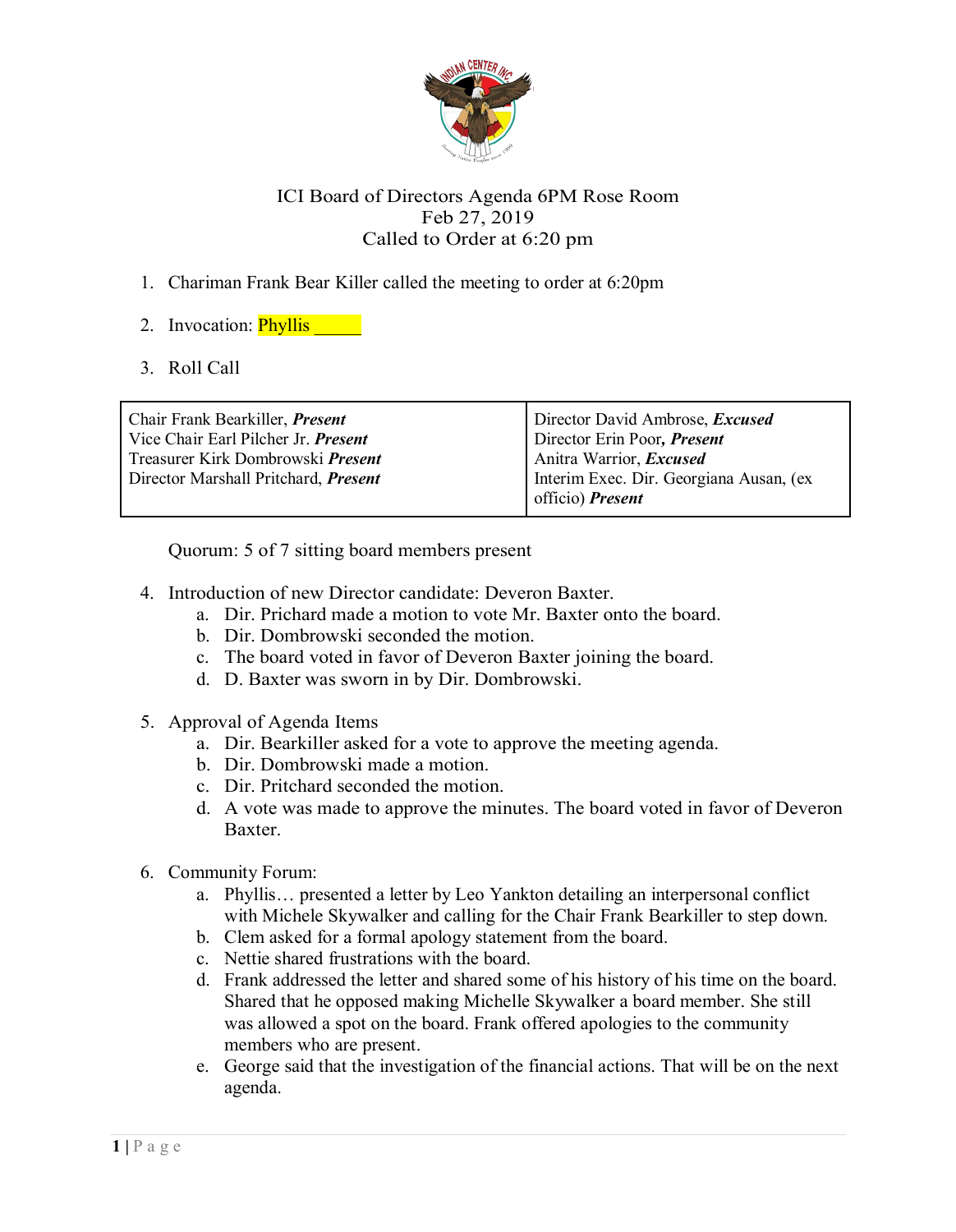

- 7. ICI Advisory Council Update: report by Renee Baier
	- a. Advisory Council is now meeting twice a month to keep the momentum going.
	- b. Proposed public event on March  $16<sup>th</sup>$  to bring in the first thunder and reopening of the sweat lodge. Phyllis, Mike, and Frank will be captains of that effort. Looking for more help on that project.
	- c. Bylaws committee has met 3 times, and they are working to reconstruct the bylaws. They have worked to condense the bylaws from 30 pages to 5 pages.
	- d. Renee is working to get the grant writer, Stephanie with Goldenrod back in communication and under agreement to continue helping with ICI grants.
	- e. Board member absenteeism: AC would like a response on what is happening with those board members who miss 3 or more meetings during this time of crisis.
	- f. AC acknowledges and appreciates the new format of the Board meeting agenda with new column of Report/Action.
- 8. Nomination and Appointment Secretary.
	- a. Erin Poor will be acting secretary.
	- b. There is 1 more board seat open. George recommended Kevin Abourezk. Kevin said he needed to consider it. Kevin recommended Larry Voegele of the Ponca **Tribe**
- 9. Role of Director:
	- a. Be present at all meetings and come to the events at the center. Uphold the bylaws.
- 10. Approval of Minutes
	- a. Dir. Pritchard moved to vote to approve the meeting minutes:
	- b. Dir. Poor seconded the motion
	- c. A vote was made: vote passed.
- 11. Treasurer's report:
	- a. Kirk: Presented the current report.
		- i. Scottsbluff's outstanding debt was paid off.
		- ii. Paid off some outstanding credit card dues.
		- iii. Menards is taking ICI to small claims court.
		- iv. Met with Community Health Endowment about a grant that is in consideration (with St. Monica's). Would like to see a strategic planning committee formed and would like to help in a strategic planning process (that conversation was Feb. 22). Would like to see a community health mission. Shared with the CHE that we will plan to sell the truck that they bought for us 5 or 6 years ago.
		- v. Addressing the long-term debt issue: we still owe around \$100,000, and we owe our accountant. At the last meeting we discussed looking into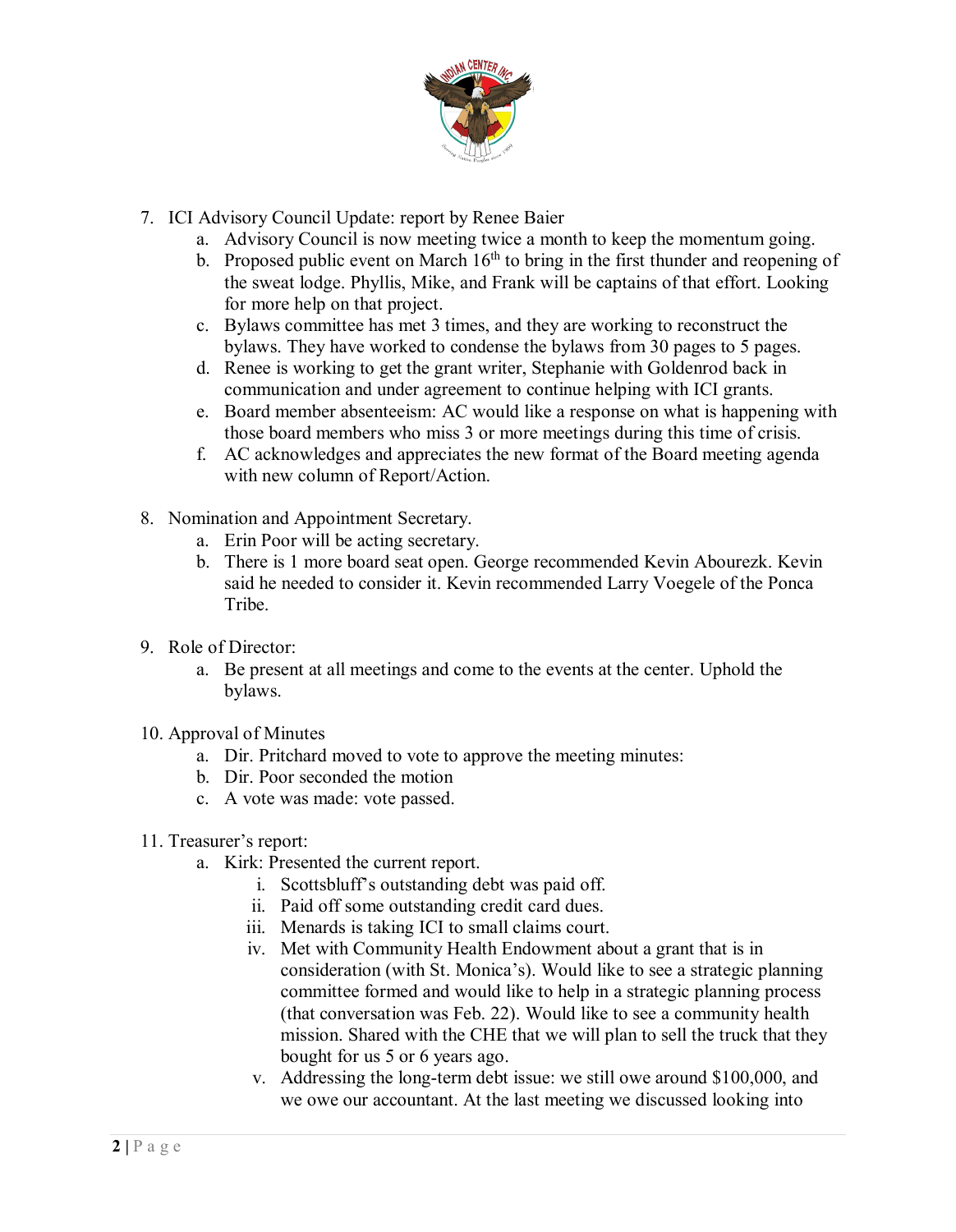

selling Many Oaks property. Dir. Dombrowski was instructed by the board to look into selling the property to get an injection of cash. Dombrowski began talking with HUD and learned that there are about 60 partners in the Many Oakes limited partnership. IC Trust owns 48 percent of the property. It has \$285,000 worth of debt, and it has 3 years left on the Land Use Restriction agreement. There is sufficient value in the sale to do maintenance on the building and take care of our debt. An audit for the Main Oaks LP is going on now. We are looking into whether or not we can sell the trust without a stakeholder meeting. We are hopeful that we can sell that very soon with the support of the other stakeholders. Before any of that can happen, the board has to approve a motion to sell that property. In the meantime we need to sell the white truck in order to cover the expenses for the coming months.

- vi. Kirk addressed a comment made in the Community Forum, saying no one is talking about selling the ICI building. Just properties that are owned by the IC Trust that are not financially benefiting ICI.
- vii. Clem asked if there was further conversation among the board about the suggestion of working with the Ponca as a tenant of ICI building. Kirk said that that was a suggestion that was thinking further into the future. That we are not currently pursuing that. But if the community wants that, we can pursue it.
- viii. Nettie asked about the property in Scottsbluff. Dombrowski said that conversations with HUD have stalled because of the Gov. shutdown.
- ix. Nettie asked about other vehicles. IED George said hopefully the other vehicles will be sold in the next few days.
- x. Director Marshal Pritchard is working with the Ponca Tribe to purchase the white truck.
- xi. Dir. Poor asked about the bridge grant from LCF that was mentioned in December. Kirk said that we need to meet with LCF soon. But we need to demonstrate that we are taking action. Dir. Poor asked if we can work on getting the strategic planning group formed and work started with CHE to report that progress to LCF. Discussion about forming a strategic planning committee.
	- 1. 4 members of the board. 4 members of the Advisory Committee
- 12. Exec. Director's Report: Interim Dir. George shared highlights from the Director's report. (see report)
	- a. Additional Comments: After completing the quarterly reports for WIOA and finding some discrepancies, George wants to look at some other federal grant reports submitted in the last year and check their accuracy, make any corrections necessary.
	- b. Very close to completing the internal audit. Would like to turn the remainder of the work over to the accountant, Denise.
	- c. Rummage sale went relatively well even with inclement weather. Make about